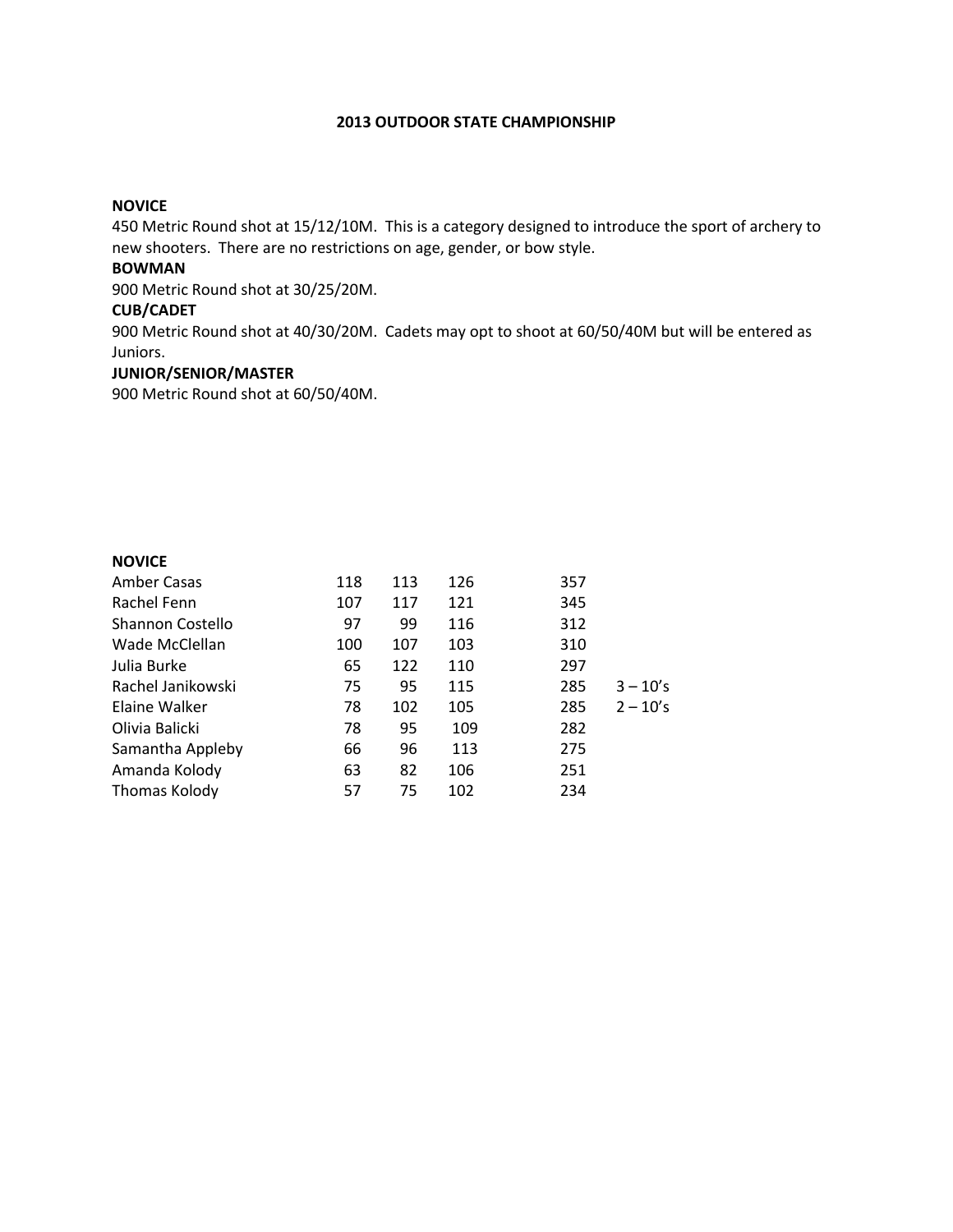# RECURVE

| BOWMAN (M)         |                              |     |     |     |             |             |
|--------------------|------------------------------|-----|-----|-----|-------------|-------------|
| Kevin Johnson      | 166                          | 190 | 217 | 573 |             |             |
| CUB(M)             |                              |     |     |     |             |             |
| Sam Burke          | 235                          | 255 | 274 | 764 |             |             |
| Phillip Swanson    | 173                          | 198 | 276 | 647 |             |             |
| James Galati       | 146                          | 185 | 223 | 554 |             |             |
| David Seidl*       | $\qquad \qquad -$            | 232 | 260 | 492 | * 25M - 244 |             |
| Jean-Luc Monderen* | $\overline{\phantom{0}}$     | 175 | 218 | 393 | * 25M - 223 |             |
| CUB(F)             |                              |     |     |     |             |             |
| Hannah Howard      | 155                          | 196 | 235 | 586 |             |             |
| CADET (M)          |                              |     |     |     |             |             |
| Josh Jeong         | 196                          | 225 | 241 | 662 |             |             |
| Tim Winfrey        | 164                          | 228 | 244 | 636 |             |             |
| Matthew Woelffer   | 59                           | 198 | 231 | 488 |             |             |
| CADET (F)          |                              |     |     |     |             |             |
| Hayden Gray        | 220                          | 253 | 265 | 738 |             |             |
| Anna Mathew        | 162                          | 204 | 231 | 597 |             |             |
| Inaara Hussain     | 167                          | 166 | 246 | 579 |             |             |
| Hannah Kolano*     | $\qquad \qquad \blacksquare$ | 240 | 269 | 509 | *25M - 279  |             |
| <b>JUNIOR (M)</b>  |                              |     |     |     |             |             |
| Kevin Ramirez*     |                              |     | 164 | 164 | *30M - 218  | $20M - 271$ |
| <b>JUNIOR (F)</b>  |                              |     |     |     |             |             |
| Nicole Stockton    | 231                          | 238 | 252 | 721 |             |             |
| SENIOR (M)         |                              |     |     |     |             |             |
| Jason Wesbrock     | 256                          | 259 | 281 | 796 |             |             |
| Dennis Timpanaro   | 245                          | 267 | 261 | 773 |             |             |
| Michael Bannester  | 223                          | 234 | 269 | 726 |             |             |
| <b>Tony Kaap</b>   | 214                          | 226 | 268 | 708 |             |             |
| SENIOR (F)         |                              |     |     |     |             |             |
| Cory Winkelhake    | 189                          | 298 | 243 | 630 |             |             |
| MASTER 50+ (M)     |                              |     |     |     |             |             |
| Gabe Querol        | 267                          | 277 | 277 | 821 |             |             |
| Tom Havel          | 237                          | 246 | 275 | 758 |             |             |
| Master 60+ (M)     |                              |     |     |     |             |             |
| Jim Proszek        | 185                          | 192 | 245 | 622 |             |             |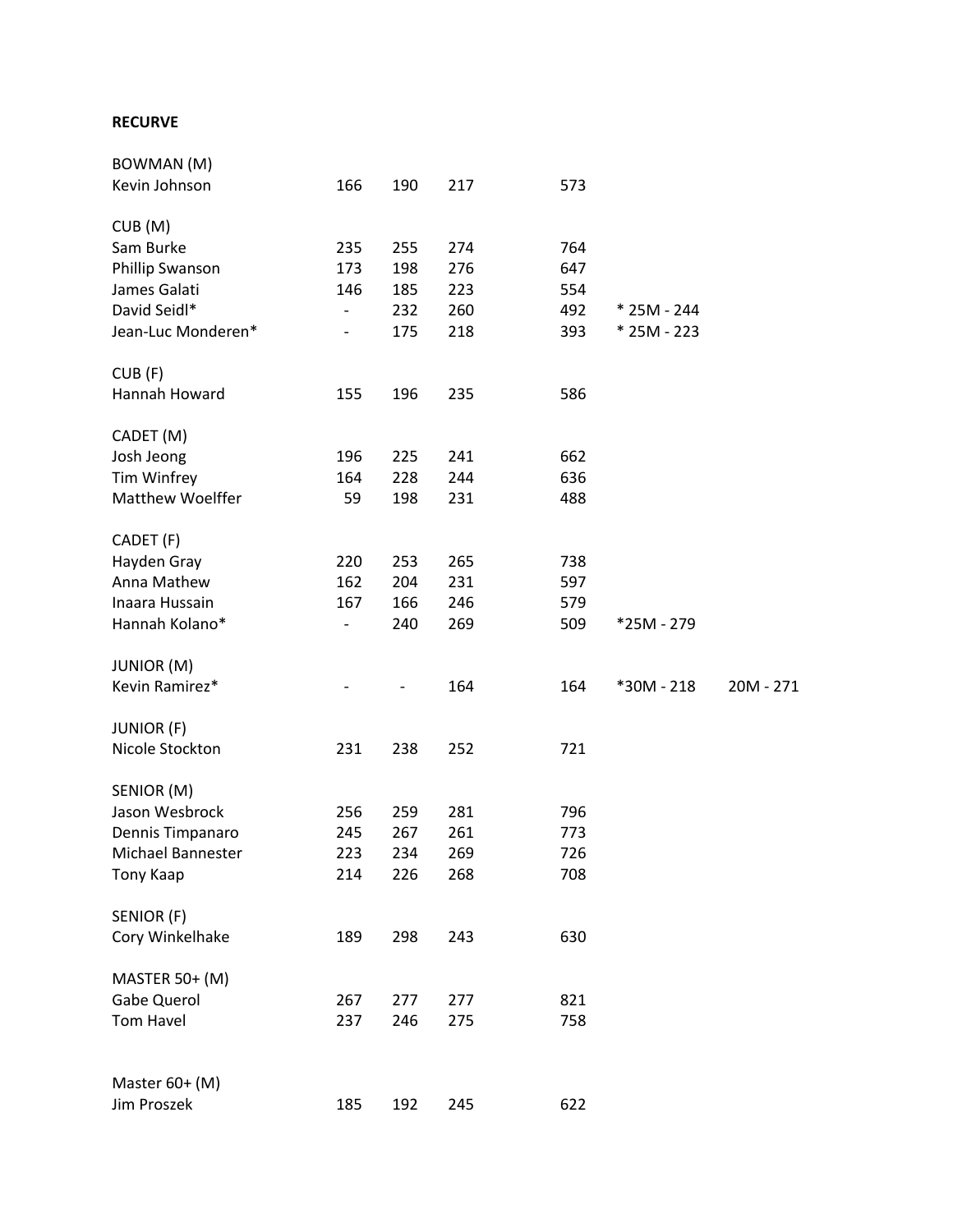| $MASTER 70+ (M)$ |     |         |      |     |
|------------------|-----|---------|------|-----|
| Joe Blazek       | 210 | 232 236 |      | 678 |
| Dave Werdegar    | 197 | 218     | -239 | 654 |

\* Accommodated Distances